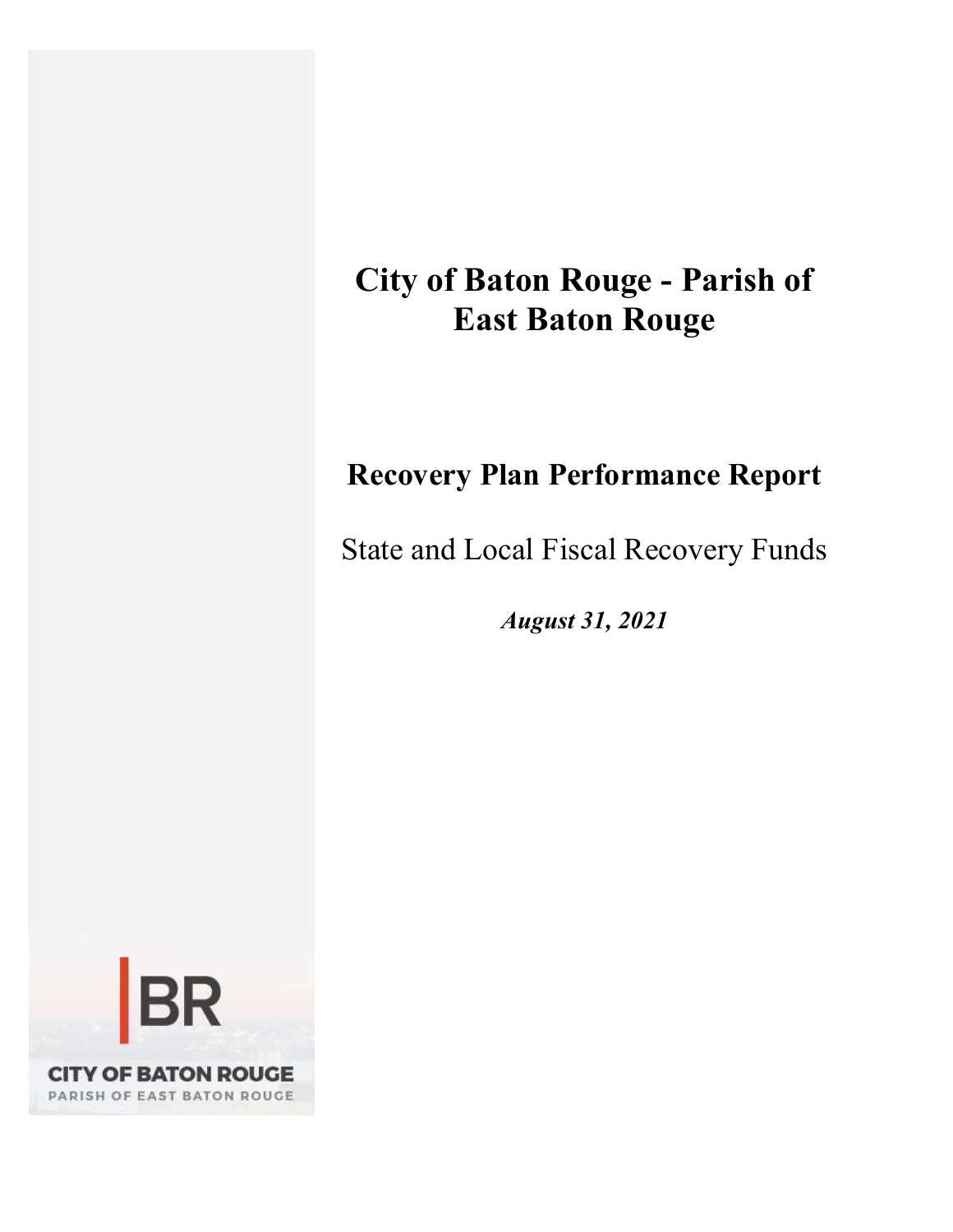# **City of Baton Rouge-Parish of East Baton Rouge**

# 2021 Recovery Plan

## **Table of Contents**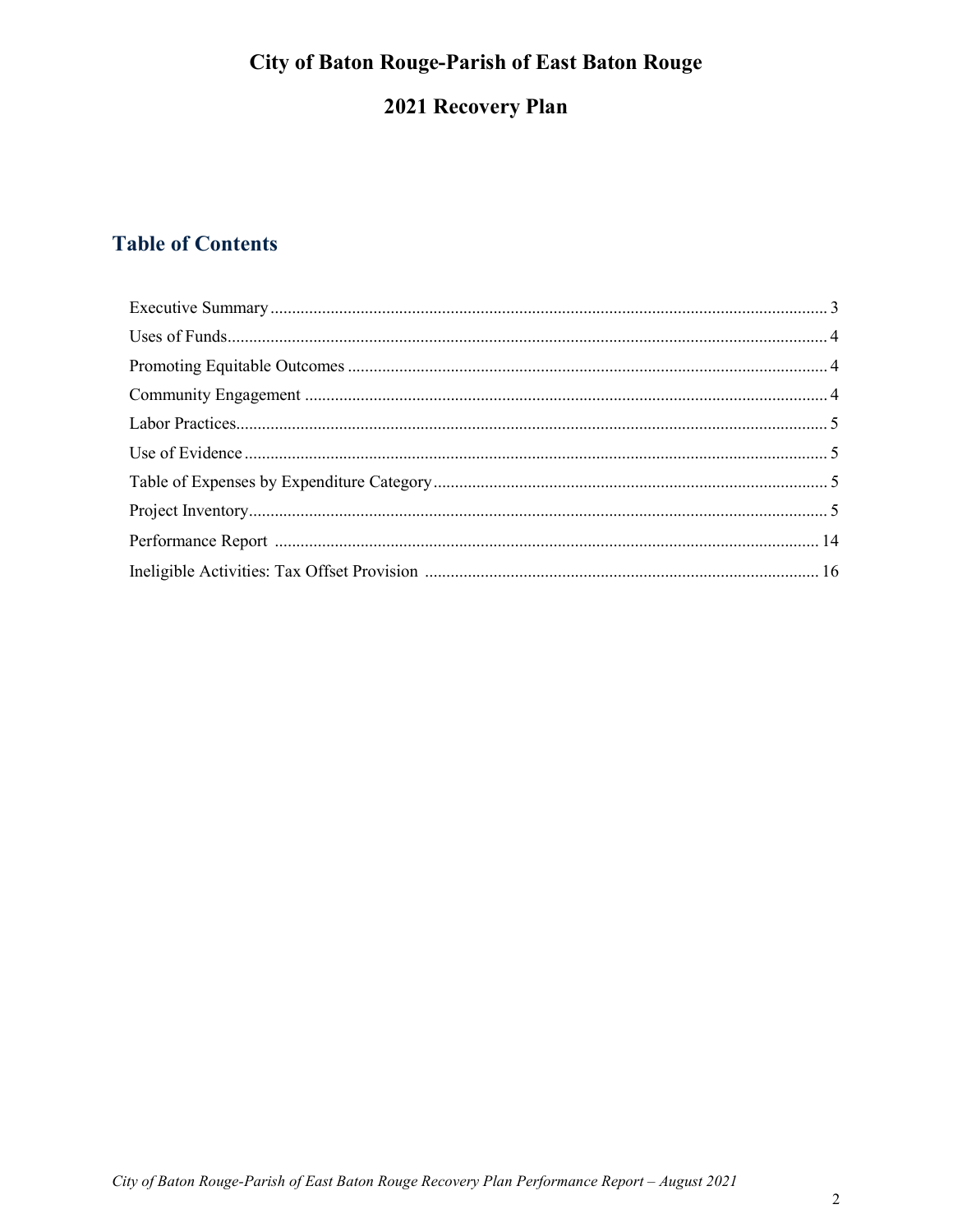### Executive Summary

On August 27, 2021, the City-Parish was under an emergency declaration due to our parish projected to be in the direct path of Hurricane Ida's landfall. The City-Parish notified the U.S. Treasury regarding our inability to submit the report as a result of the unforeseen event. In the aftermath of the disaster, the City-Parish began to recover but with limited electricity and essential resources, such as gas and communication systems. Due to the limited resources within the community, employees did not return to work until September 7, 2021. Therefore, please accept this report as being submitted timely due to the circumstances.

The City of Baton Rouge and Parish of East Baton Rouge is a consolidated form of government. Baton Rouge was the first consolidated form of local government established in the United States. The City-Parish operates under a charter titled the Plan of Government. The Metropolitan Council, which consists of twelve members elected from single-member districts, serves as the governing authority of the City-Parish. The Mayor-President is elected at large and is the Chief Executive Officer of the City and Parish. Efficiencies and economies are realized through combined operations and management.

On March 11, 2021, President Joseph R. Biden signed the \$1.9 trillion American Rescue Plan Act of 2021 (ARPA), which established the Coronavirus State and Local Fiscal Recovery Fund. The ARPA provides funding for many programs and services nationwide including assistance to state and local governments. The funds available to local governments through the ARPA are one-time aid directly allocated to states and localities on a formulaic basis. Based on the formula, the City's allocation is \$79,966,896 and the Parish's allocation is \$85,476,302 for a total of \$165,443,198. The City-Parish allocation of \$165.4 million will be distributed in two equal allotments of \$82,721,599 (May 2021 and May 2022). These funds must be incurred by December 31, 2024 and spent by December 31, 2026. The categories of eligible uses, of the funds include revenue loss experienced as a result of the pandemic; assistance in covering the costs incurred due to responding to the public health emergency; support for recovery–through assistance to households, small businesses and non-profits, and aid to impacted industries; premium pay to essential workers; and investments in water, sewer, and broadband infrastructure.

In May 2021, the Mayor-President provided Council Members the opportunity to engage in an overall discussion regarding the ARPA funding and other funding opportunities that would be forthcoming from the federal government. In those discussions, the Mayor-President outlined a path moving forward including an initial needs assessment and development of a spending plan that will enable the City-Parish to support public health response and lay the foundation for a strong and equitable economic recovery. The needs assessments formed the foundation for the recovery plan, which is evolving as additional needs are identified.

On June 23, 2021, a public hearing was held and the Council approved the City-Parish's first spending plan for the ARPA funding in the amount of \$22 million. The Plan's approved projects align with the City-Parish's ARPA recovery plan to ensure that the City-Parish makes long-term investments for the future of its citizens.

The Mayor-President will provide periodic updates to the Council with progress on the initial projects. A spending plan for the remaining funds of the first tranche is currently being developed and will be presented to the Council for consideration this fall. Future spending will be included in the 2022 through 2024 Annual Operating Budgets and future budget supplements. The Mayor-President continues to gather the needs of the City-Parish and incorporate these requests into the overall recovery plan for future spending.

In addition to the ARPA Coronavirus State and Local Fiscal Recovery Fund, the City-Parish has been awarded Emergency Rental Assistance grants.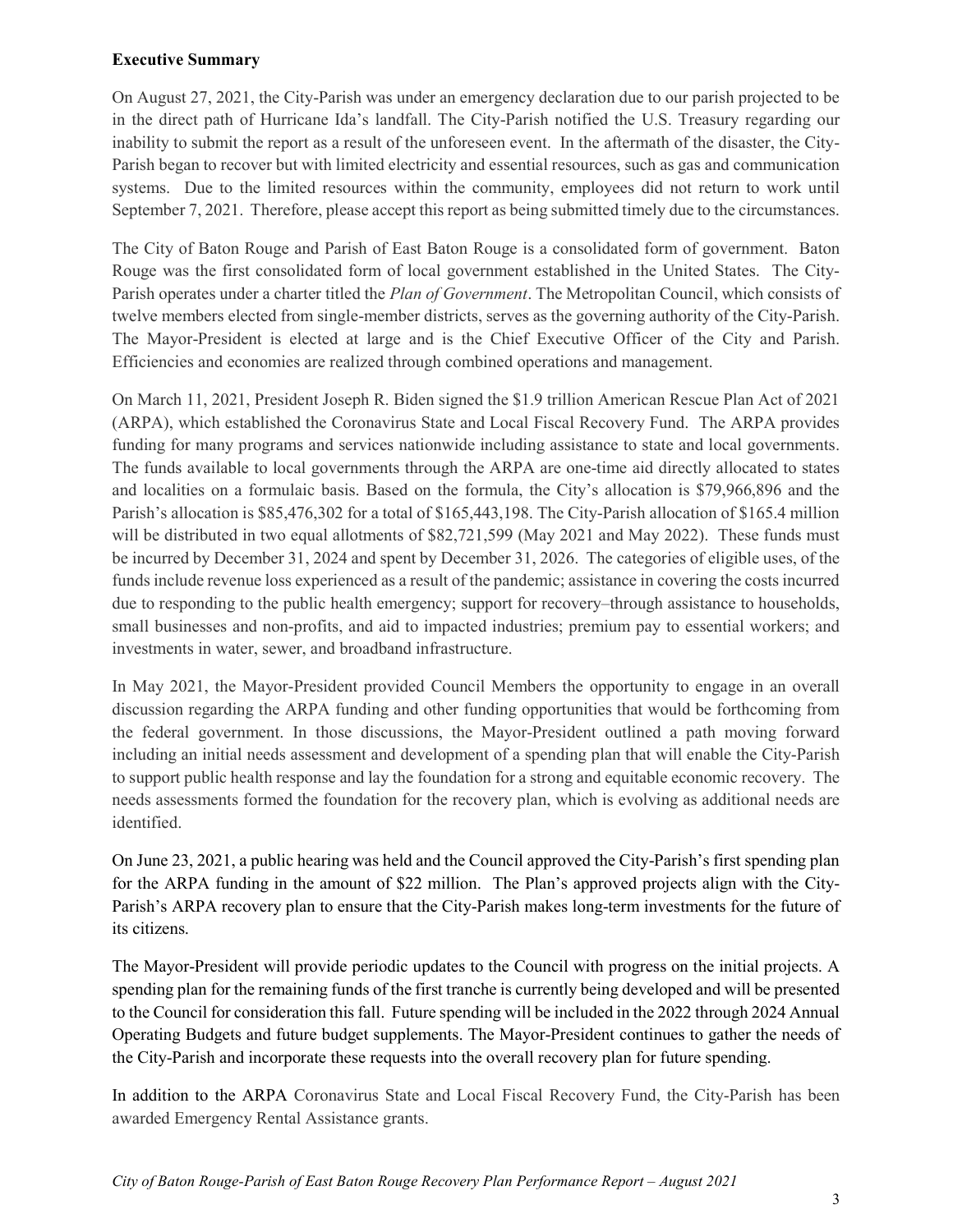### Uses of Funds

The ARPA Coronavirus State and Local Fiscal Recovery Fund allows the City-Parish to invest in infrastructure and launch programs that support the community and small businesses by providing for a strong economic recovery. This plan outlines the initial spending plan of the \$165 million total allocation. These funds will be used for infrastructure improvements specifically related to stormwater that reduce flood risk and avoid detrimental downstream impacts. Funding will be utilized to address public health concerns such as building security, air quality improvements, proper workspace for social distancing, blight elimination, personal protective equipment for first responders, affordable housing, and improvements to communication access. Additional intended uses of funds are community policing programs that will assist in combating crime. In the revenue loss expense category, funds will be utilized to improve technology infrastructure to address cybersecurity concerns and potential threats as well as provide for public safety operating expenses. Premium pay for essential workers is something that would benefit the hard working dedicated employees who continued to provide operational support and services during the pandemic. In addition, funding will be earmarked to promote economic recovery through festivals and tourism that will also improve the quality of life of the citizens during the recovery phase.

We are still compiling the community needs assessment and will continue to update the plan for the remaining unidentified portion of the City-Parish allocation. The ARPA funding will provide the needed relief to the City-Parish that will enable us to continue to support the public health response, address deferred maintenance, and lay the foundation for a strong and equitable economic recovery.

### Promoting Equitable Outcomes

The Mayor-President's goal is to create a community driven by peace, prosperity, and progress for everyone. Without equitable systems, marginalized communities face barriers when seeking basic opportunities for security and advancement. Consequences of these inequitable systems were revealed this past year. The Coronavirus pandemic illuminated prevalent racial injustices our country has suffered from for centuries and showcased the need for reform. As a result, the Mayor-President created the Commission on Racial Equity and Inclusion (COREI). The purpose of the COREI is to instill accountability, racial equity, and inclusion throughout the City-Parish. The COREI provides an opportunity for awareness with open, honest, and continual dialogue between community members, public and private sector leaders, and other community stakeholders. Utilizing the diversity amongst us is key to strengthening our City-Parish, and vitally important to building a more unified society. Progress takes intentionality, dedication, and collaboration. Members of the COREI lay the foundation to create the path to a more equitable future. The only way for us to move forward as a community of peace, prosperity, and progress is to ground ourselves in racial equity, social justice, and social cohesion within the infrastructure of our government systems and our society.

In addition to the COREI initiative, the Mayor-President established a Supplier Diversity Division within the Purchasing Office, which is a long-term commitment to address the barriers to disadvantaged business participation in the City-Parish procurement process. The Division of Supplier Diversity within Purchasing will be responsible for overseeing certification, compliance, outreach, training and capacity-building for local, small and disadvantaged businesses in the City of Baton Rouge-Parish of East Baton Rouge.

The City-Parish is providing access and inclusion for projects funded through the ARPA by utilizing the Disadvantage Business Enterprise certification program for contactors to have opportunities to participate in construction or professional service contracts detailed in the ARPA Recovery Plan.

### Community Engagement

The Mayor-President's principle of transparency and community engagement is a continuous goal. At the onset of the administration of this funding, the Mayor-President asked the Council Members and the departmental leaders to submit needs based on a community assessment for the development of the recovery plan.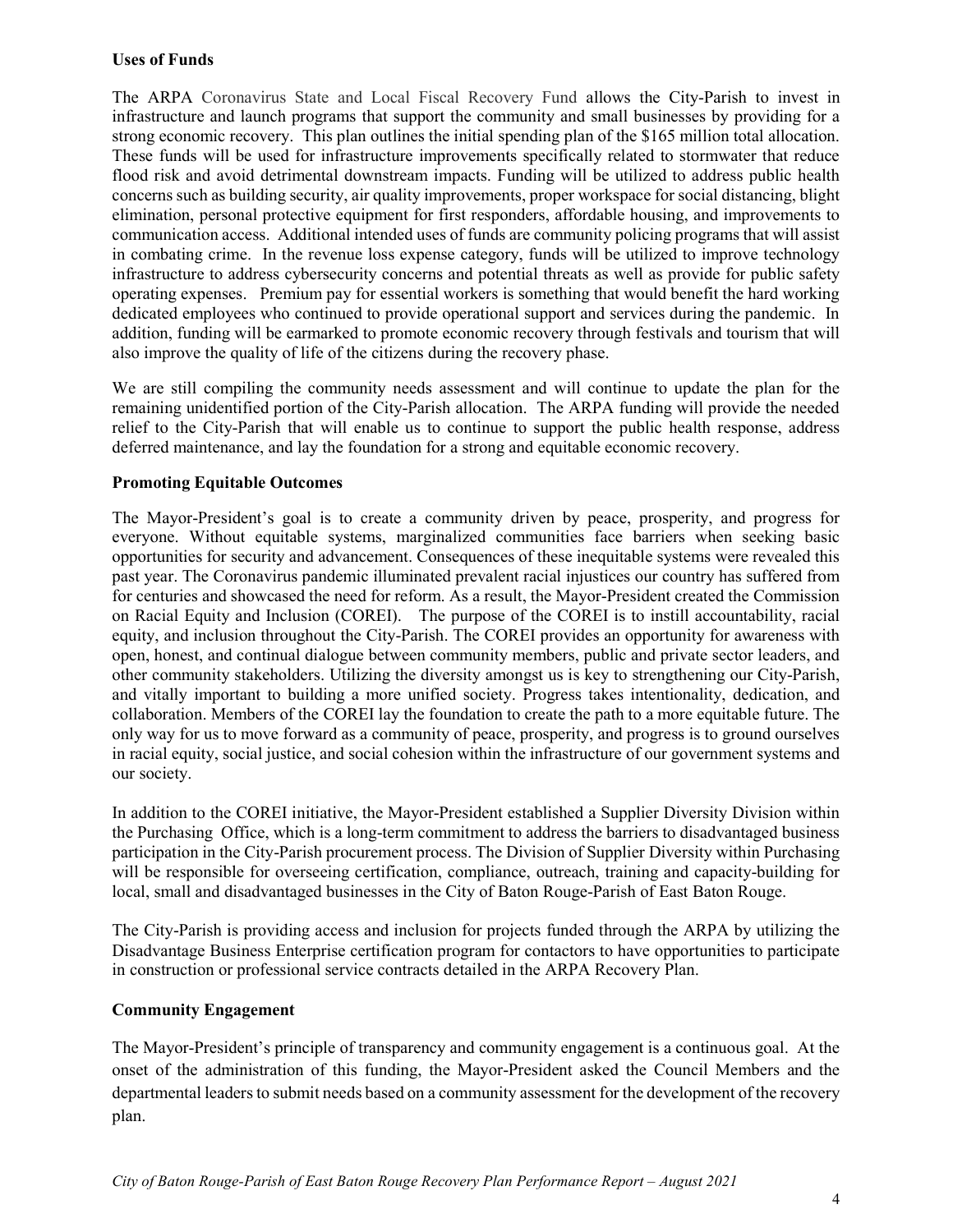The Metropolitan Council is required to approve the budget outlined in the recovery plan prior to spending the funds. Approval of the budget requires two separate public notices, an introduction, and a public hearing. During the public hearing, the public will have an opportunity to comment on the recovery plan.

### Labor Practices

Construction projects under this recovery plan will comply with the federal procurement guidelines. All contracts include language to ensure the contractor or sub-recipient is following the federal requirements. The City-Parish currently abides by the Davis-Bacon Act when federal funds are involved in public works projects.

### Use of Evidence

The Recovery Plan is in the beginning stages of determining if certain criteria will be utilized to conduct evidence-based interventions for the expenditure categories outlined in the Public Health (EC 1) and Services to Disproportionately Impacted Communities (EC 3).

### Table of Expenses by Expenditure Category

|                                                                                       | <b>Cumulative</b><br><b>Expenditures to</b><br>Date (\$) | <b>Amount Spent Since</b><br><b>Last Recovery Plan</b><br>Performance<br><b>Report</b> |
|---------------------------------------------------------------------------------------|----------------------------------------------------------|----------------------------------------------------------------------------------------|
| <b>Expenditure Categories:</b>                                                        |                                                          |                                                                                        |
| 5: Infrastructure                                                                     |                                                          |                                                                                        |
| <b>5.6: Clean Water: Stormwater</b>                                                   |                                                          |                                                                                        |
| Lined canal panel repairs                                                             | \$1,894,500.00                                           | \$1,894,500.00                                                                         |
| Bridge replacements                                                                   | 1,500,484.35                                             | 1,500,484.35                                                                           |
|                                                                                       | 3,394,984.35                                             | 3,394,984.35                                                                           |
| 6: Revenue Replacement<br><b>6.1 Provision of Governmental Services-Cybersecurity</b> |                                                          |                                                                                        |
| Cybersecurity software/hardware                                                       | 802,620.00                                               | 802,620.00                                                                             |
| 7: Administrative                                                                     |                                                          |                                                                                        |
| <b>7.1 Administrative Expenses</b>                                                    |                                                          |                                                                                        |
| Financial Reporting/CPA Firm - Calculation of Revenue Loss                            | 50,000.00                                                | 50,000.00                                                                              |
| <b>Total Expenses</b>                                                                 | \$4,247,604.35                                           | \$4,247,604.35                                                                         |
|                                                                                       |                                                          |                                                                                        |

### Project Inventory



Improving public health and safety is a top priority of the City-Parish.

• Blight Elimination - \$4.5 million. Blight elimination is the first step to transforming communities and protecting community health. Blight elimination is of vital importance to improving public safety and advancing economic development efforts in our communities. These blighted areas can foster criminal activity and make urban residents, particularly in low-income neighborhoods, feel unsafe. Removal of blight protects the public from dangerous conditions associated with dilapidated buildings by removing or demolishing those buildings or structures. In addition, clearing of vegetative growth and debris from vacant lots is another mechanism to protect public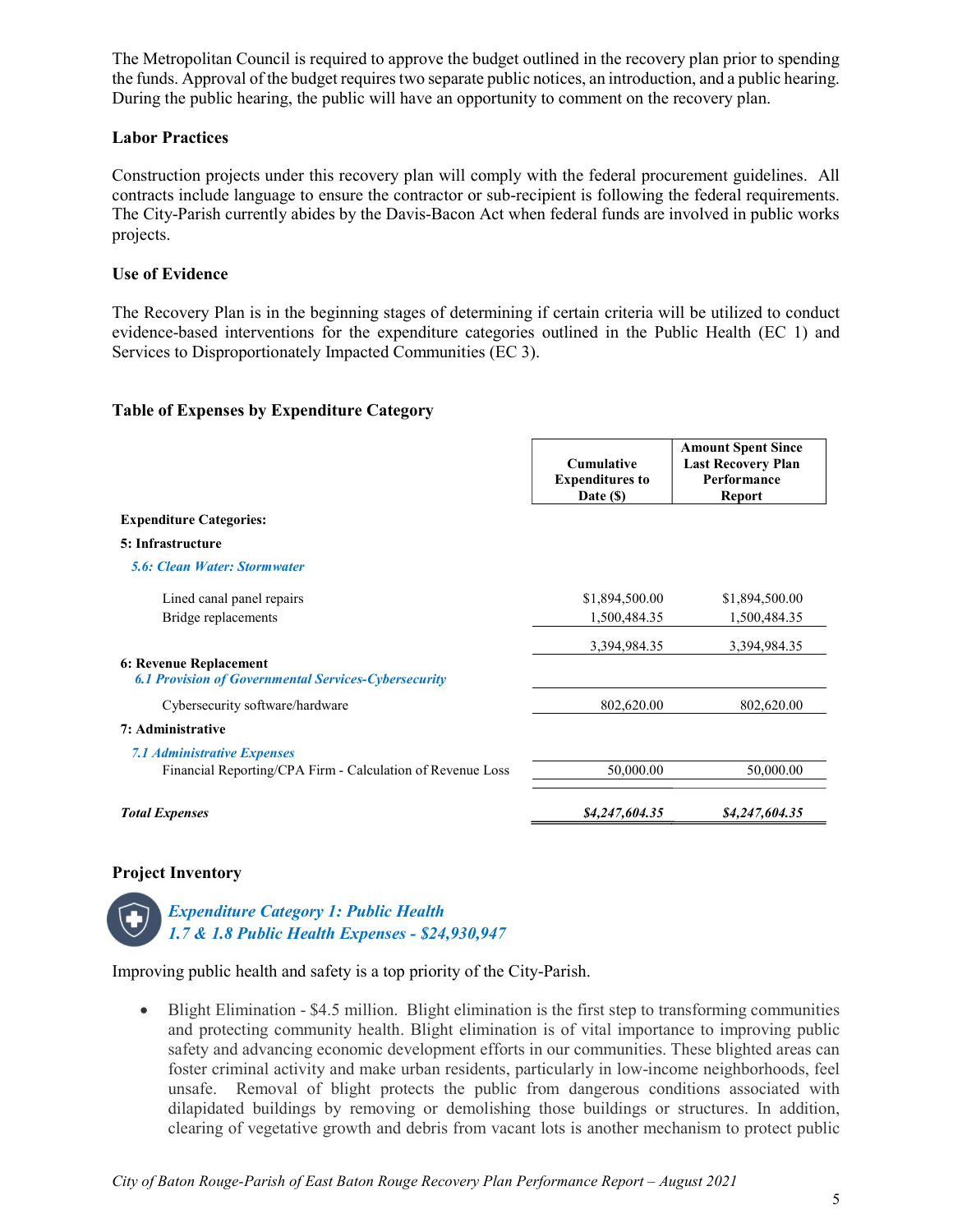health. This funding will be equally allocated to each council district to address blight throughout the parish.

- City Hall Security \$1.4 million. Due to the high traffic levels entering the City Hall public building, installation of new doors on the first floor with access control to operate hands-free will limit the transmission of the coronavirus and other viruses at building entrances as well as provide added security. The door security system will also include an employee limited access system, while maintaining touchless operation that offers the additional advantage of tracking who enters and leaves the building. Additional security measures include installing metal detectors and possession scanners. New security/check-in kiosks at each of the east and west entrances will provide clear designated areas for constituents and employees. This will allow for consistency with the implementation of public safety standards as individuals enter the public building. In addition, video security cameras will be installed at all entrances assisting in response to public health safety.
- Replacement of aging HVAC to improve the indoor air quality \$4 million. Proper ventilation systems help remove or dilute indoor airborne pollutants and would improve the overall indoor air quality. Replacements include 16 air handler units at the River Center arena, 26 air handlers and the temperature control system at City Hall, the air handler unit at the Louisiana Arts and Science Museum, and two chillers and the boiler system at the Public Safety Complex.
- Public Safety Complex improvements \$1,208,947. Proper office space is needed to ensure public health and wellness. Improvements include renovating the second floor of the Public Safety Complex to allow the Registrar of Voters to expand their office to accommodate proper social distancing for the employees and the public; and renovating the fifth floor to provide proper space for the police academy and on-going public safety training. It will also include the removal of blighted property causing public health concerns by demolishing the old hospital located on the Public Safety Complex.
- Police Precinct Upgrade \$2 million. The Police Department's First and Second Districts are approximately 30 years old and do not provide adequate usable space or functionality. Upgrades will be done to the current security camera systems at each police district and at the Public Safety Complex since these cameras are outdated and cannot connect to the Real Time Crime Center (RTCC). Funds are being requested to replace those camera systems at each district with cameras that use the same video management system. These cameras will be able to be monitored from the RTCC for increased situational awareness.
- Fire Fighter/First Responders Equipment \$1.2 million. Replacement of computers and vehicle locaters are needed to address needed technology enhancements, maintain continuity of services during the pandemic or other emergencies, identify vehicles responding to emergencies, and create efficiencies within the department, \$200,000; replacement of aging fleet, \$200,000; replacement of first responders uniforms, \$300,000; building repairs and fencing to address public safety concerns, \$350,000; and treadmills to assist in physical health for the first responders, \$150,000.
- Fire Fighter/First Responders Equipment \$10.372 million. (4) Pumper Trucks, \$2,600,000; (4) Aerials, \$4,800,000; (2) Rescue Units, \$1,000,000; and (232) Air Packs, \$1,972,000.
- \$250,000 for the replacement and expansion of the Public Defender phone system. This funding will allow access between inmates and the public defenders when in-person meetings are restricted.

# Expenditure Category 2: Negative Economic Impacts - \$2 million.

The impact of the COVID-19 pandemic on tourism resulted in a loss to the Baton Rouge economy. Cancelled events included weddings, festivals, concerts, and tailgating for football games. The pandemic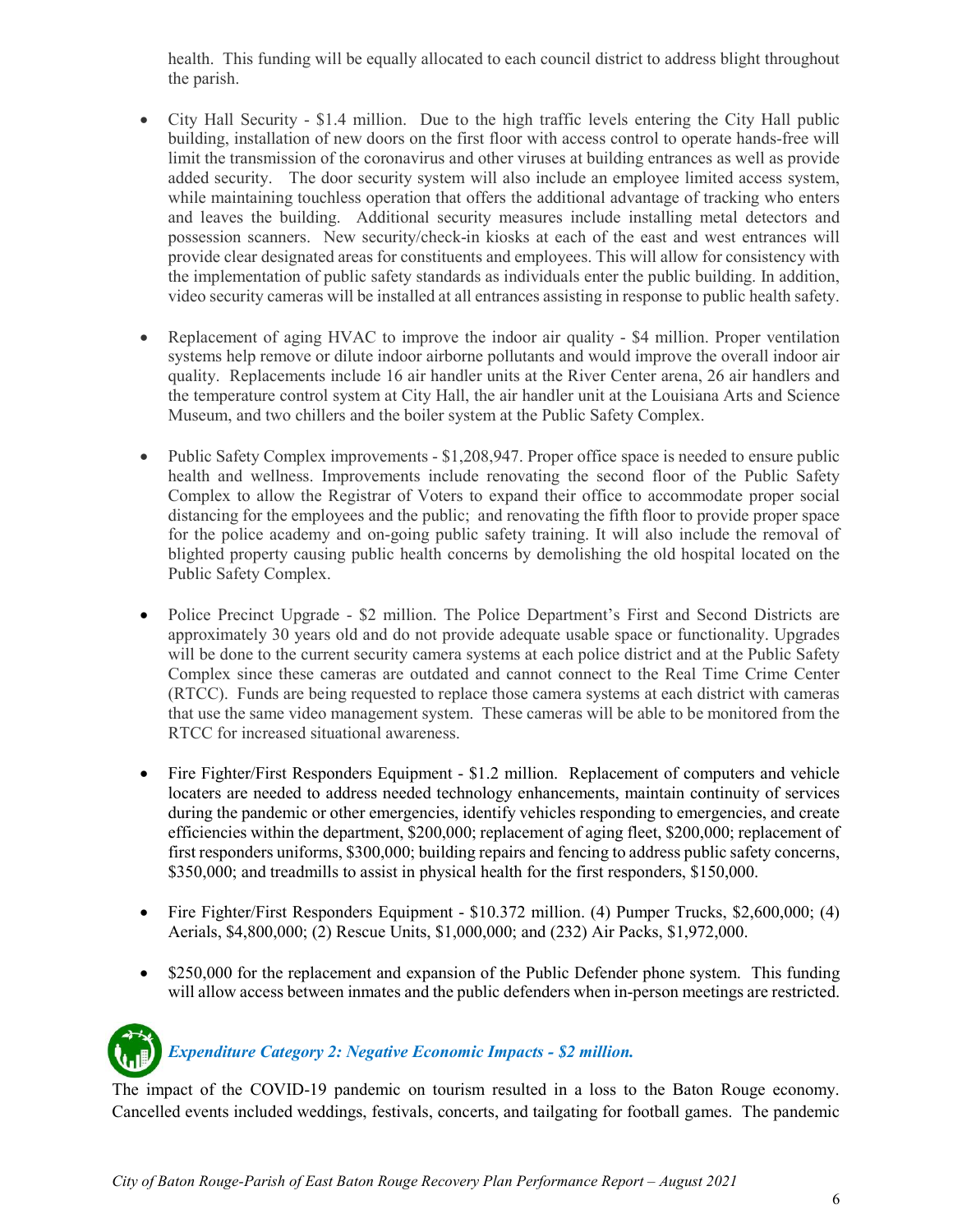not only had a direct impact on the tourism industry, but also a ripple effect on related sectors. These funds will be utilized to attract tourism and provide economic development incentives necessary to attract and retain businesses in our parish. As the specific programs are identified, the plan will be amended accordingly.

### Expenditure Category 3: Services of Disproportionately Impacted Communities 3.16 Social Determinants of Health: Community Violence Interventions - \$14,700,000

The Baton Rouge Police Department (BRPD) is the primary law enforcement agency for the capital city of Louisiana and serves a population of approximately 220,000 residents in the metropolitan area. As an accredited police department for over 20 years, BRPD remains committed to enhancing the quality of life for citizens while reducing violent crimes and fears of crime in Baton Rouge.

In 2020, Uniform Crime Reporting data suggest overall violent crime rate rose only 1%, but revealed a 46% increase in homicides and a 13% increase in assaults when compared to 2019. The drastic increase in homicides and assaults seems to be consistent with the nationwide trend of violent crime spikes during the COVID-19 pandemic.

A closer examination of the homicides and assaults show an alarming number of these cases involved firearms. The BRPD 2021, 2nd quarter report states homicide and assault, resulting from gun violence, will continue to trend upward without meaningful intervention. In an effort to stem the rise in violent gun crime, departmental leaders have examined recommendations made by President Biden in his comprehensive strategy to combat gun violence and his recommendations to develop a coordinated, intelligence-led gun violence reduction plan. This plan proposes utilizing ARPA dollars to invest funds for gun violence reduction strategies, reduction of drivers of violent crime, and to build public safety capacity so additional focus can be placed on areas that experience chronic gun violence.

In order to achieve this goal, the following is needed to fund crime and community strategies, departmental capacity and infrastructure to support public safety:

- \$1.8 million to increase and enhance the department's technological capabilities, throughout East Baton Rouge Parish, in areas with persistent gun violence and violent crime.
	- o Automated License Plate Reader Coverage \$750,000

| Laptops/Desktops/Software                                  | \$600,000 |
|------------------------------------------------------------|-----------|
| $S_{\text{total}}$ $\Gamma_{\text{c}}$ $\Gamma_{\text{c}}$ | P25000    |

- o Strategic Community Camera Program \$350,000
- o Real Time Crime Center Capacity \$100,000

The Baton Rouge Police Department is heavily invested in technology to enhance public safety not only in the City of Baton Rouge, but throughout East Baton Rouge Parish (population of 440,000). Law Enforcement agencies have taken a collaborative approach by sharing data and assets such as crime cameras, license plate readers, and ShotSpotter cameras. The RTCC is "ground zero" for the coordination of data, crime analysis, strategic planning, and situational awareness. All technology assets can be operated and managed at the crime center, which provides a central location for operational planning, police operations, and investigative support. Funding for the RTCC would provide additional capacity by connecting all terminals to a central server with backup power. The Automated License Plate Reader (ALPR) is one of the department's most cost effective investigative tools. Additional funds are being requested to enhance the ALPR system by adding up to 50 additional ALPRs in disinvested areas that suffer from persistent violent gun crime. In addition to the ALPR, funds are being requested for the department's strategic camera share program. The strategic camera share program uses data and intelligence to strategically place cameras in the same disinvested areas to complement the ALPR program. The department will identify approximately 75 locations and install cameras in advantageous locations whose property owners, through a memorandum of understanding, agree to provide internet connectivity and infrastructure necessary to send data back to the RTCC.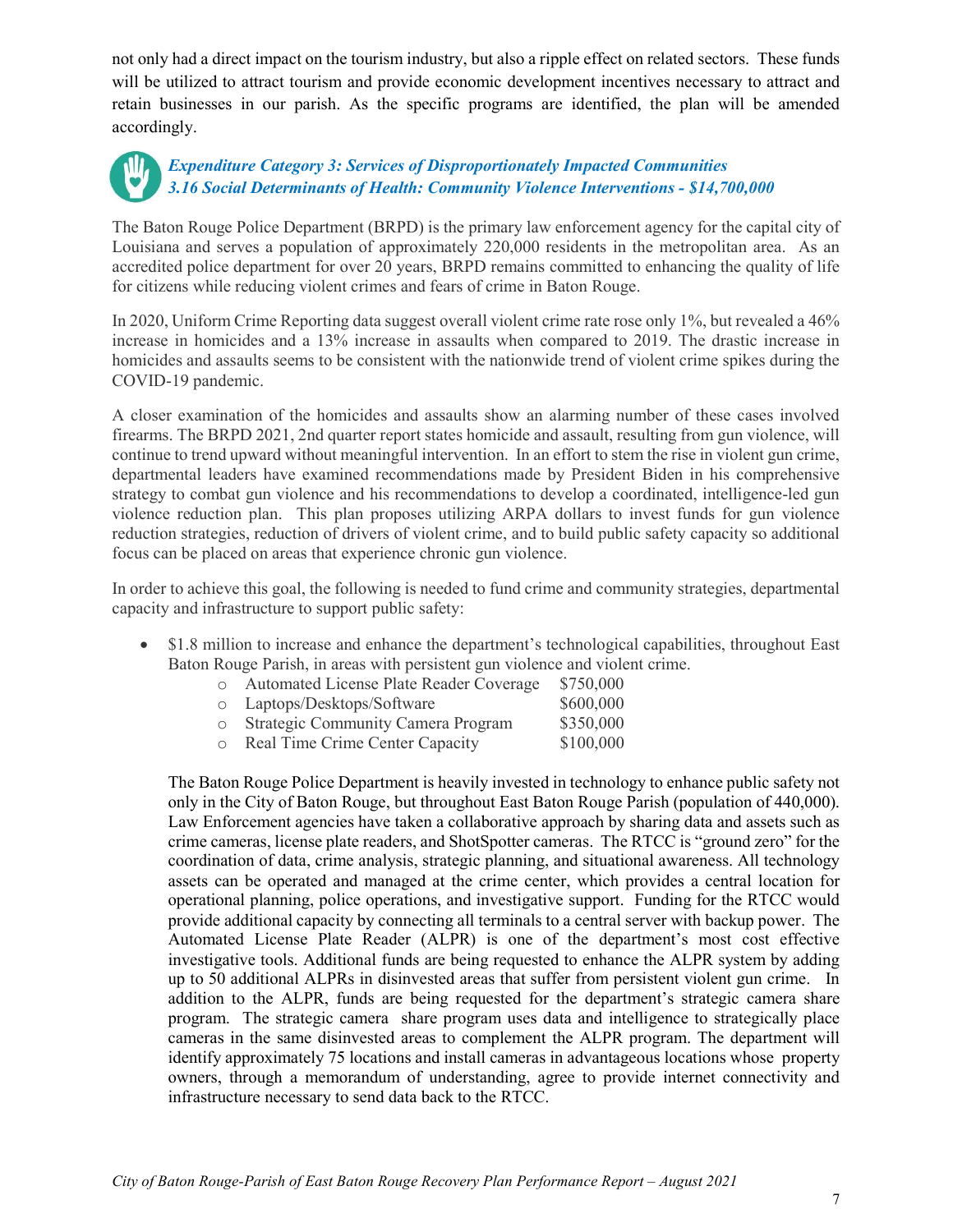Building capacity in some cases means maintaining or enhancing existing infrastructure and capabilities of the department to ensure it is able to operate effectively. The department uses many different types of software and hardware to function in this digital environment such as mobile data terminals, body/car cameras, and databases. These replacements will ensure continuity of services during an emergency. Departmental laptop computers and desktops are outdated, out of warranty and are beginning to fail at an alarming rate. This funding will provide 200 laptops/mobile data terminals, 100 desktop computers, and 300 Microsoft Office licenses.

 \$3.4 million to implement gun violence reduction strategies in areas dominated by gun violence and increase community programing.

| $\circ$ | <b>Community Policing</b>                    | \$2,000,000 |
|---------|----------------------------------------------|-------------|
| $\circ$ | Placed Network Investigations (PNI)          | 400,000     |
|         | o Patrol Strategies Initiative (PSI)         | 300,000     |
| $\circ$ | Community Programming (PAL)                  | 300,000     |
| $\circ$ | Crime Gun Intelligence Center (CGIC)         | 200,000     |
| $\circ$ | Public Safety Partnership (PSP)              | 100,000     |
|         | Chances-Innovative Gun-Violence Intervention | 100,000     |

The department's plan focuses on problem places, people, and behaviors in persistent hot spots to reduce gun violence. It will be a combined effort with community, local, state, and federal partners who focus on the small group of individuals responsible for most violence in Baton Rouge. Our Placed Network Investigations strategy focuses on Crime sites, Convergent settings, Comfort space, and Corrupting spots. Crime intelligence and analysis are used to identify these four types of locations, that when combined, will build crime networks. This investigation shows exactly how a small percentage of offenders, and often time repeat offenders, operate in the given infrastructure. This three-year strategy involves a holistic approach that includes public safety, city leaders, and community partners to diminish the infrastructure used by crime networks. Once eradicated, the strategy calls for programs that encourage positive growth and sustained opportunities for residents to break the cycle of violence and crime. Moving in concert with PNI are additional strategies such as the BRPD Patrol Strategies Initiative, which utilizes the department's Public Safety Common Operational Platform and risk terrain model to identify underlying risk factors contributing to gun violence and violent crimes. Funding for additional manpower to conduct community policing is necessary in order to increase the department's commitment to these strategies. Both of these strategies rely heavily on the crime analysis, technology, and real time data conducted in the RTCC to ensure efforts are effective and to identify strategies that include traditional and non-traditional solutions to address gun violence and violent crime. Our Public Safety Partnership provides training and technical assistance with data-driven, evidence-based strategies to help combat gun violence and group violence. Our strategies align with an idea that police alone cannot solve the problem.

The Chances-Innovative Gun-Violence Intervention Program administered by the East Baton Rouge Parish District Attorney's Office (EBRPDA) will utilize this funding to assist in the implementation of a gun-violence intervention program. The EBRPDA has designed a diversion/alternative to prosecution program to address weapons related status offenses. The program will target youthful offenders who have been identified as most at risk of either committing a gun violence offense or being victimized by gun violence. The curriculum will be centered around a six episode youth/young adult drama film about a conflicted teenage drug dealer and aspiring rapper, who turns to an innovative community program for help in order to find a new way to succeed and escape the cycle of death and imprisonment in his impoverished community. A lesson/discussion, taught by a credible messenger, focusing on positive, healthy behavioral changes will follow each episode. The program will be staffed with a clinical psychologist and peer support specialists.

Each of these strategies contain elements that involve community groups, educators and city government bodies. The goal is to enhance crime strategy capabilities, increase police presence in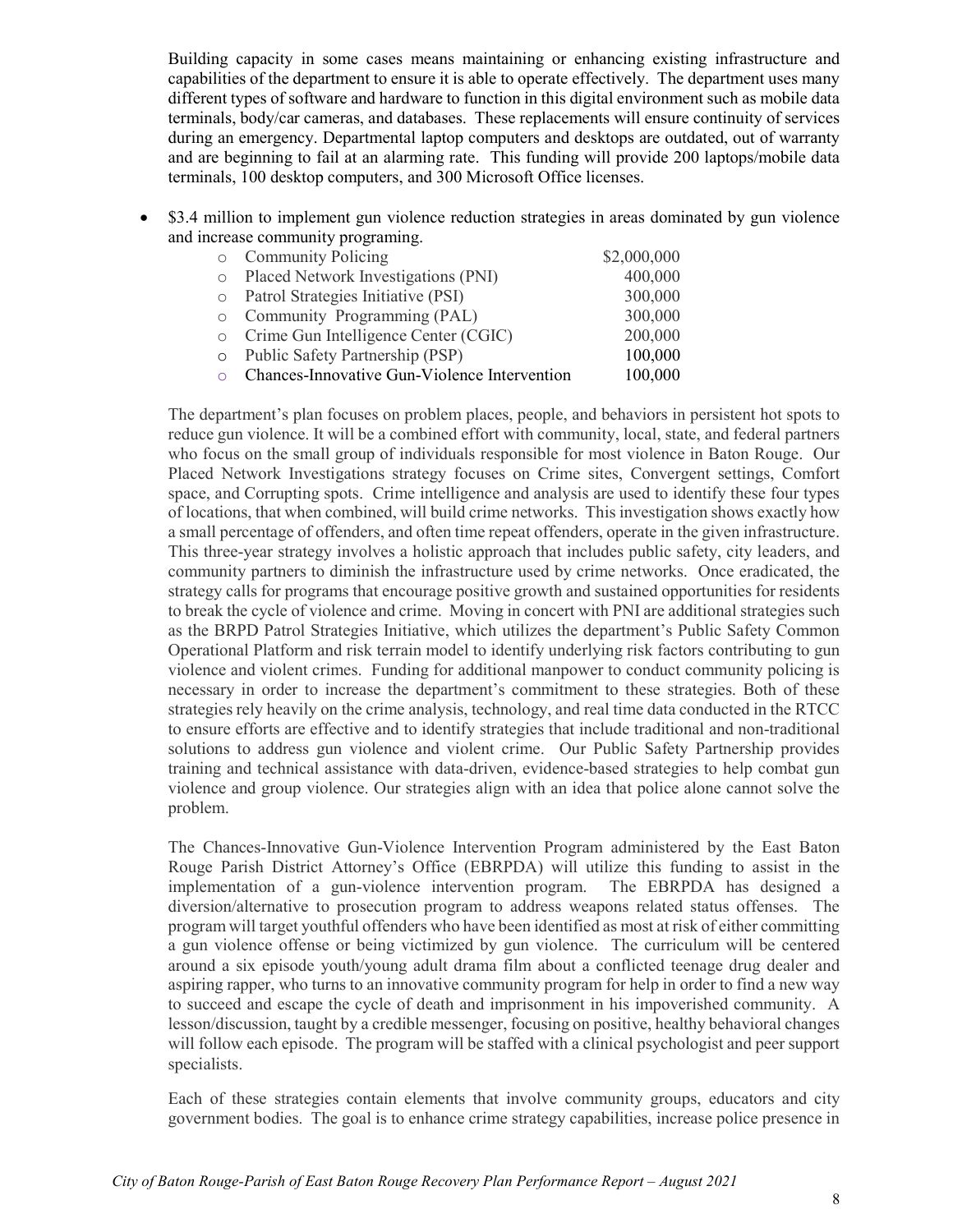these persistent micro hot spots, and build trust through community policing. Ultimately, the goal is to remediate and reinvest in areas plagued by gun violence and empower residents to take part in keeping their neighborhood safe.

- \$8 million for the replacement of public safety fleet. The aging fleet also poses challenges to police operations. The department was recently provided funding to purchase approximately 100 police units but that only accounts for a fraction of what is needed to get the fleet up to date. Approximately 150 units are needed each year to keep the fleet on a three to four year cycle, which reduces maintenance costs that have increased each year. The funding requested will purchase 150 marked-patrol units, 50 unmarked, and eight motorcycles with the necessary equipment to outfit each.
- \$100,000 for the expansion of the Hospital Violence Intervention Program (HVIP) administered by the EBRPDA. These funds will allow this program to expand programming for its evidencebased, trauma-informed, harm-reduction focused HVIP. This request provides for professional training, enhanced services, expansion into other trauma-units, and a comprehensive process evaluation for the HVIP hosted by the EBRPDA. Since 2017, the EBRPDA has dedicated Victim Assistance Coordinators to the HVIP at Our Lady of the Lake Regional Medical Center to assist in meeting the physical, mental and emotional needs of survivors and victims of violence. The program focuses on patients who are victims of violence/intentional injuries and seeks to capitalize on such potentially life-altering moments in an effort to disrupt the cycles, and further perpetuation of violence. Since the pandemic, our community has seen a rise in victims of violent crimes. In addition, studies show that survivors of violent/traumatic experiences are significantly more likely to be re-victimized and/or become violent offenders themselves. The HVIP is structured to address the needs of victims after being released from the hospital to eliminate unhealthy behaviors, relationships, and reduce recidivism/re-victimization by supporting a healthy lifestyle. Once a victim is enrolled in the program, they are provided with a wide range of services that continue after discharge.
- \$150,000 for the Innovative Opioid Project. Fatal overdoses have escalated in East Baton Rouge Parish amid the pandemic; nearly doubling the previous record-setting amount of lives lost in 2019. In 2020, the year of the pandemic, there was an unprecedented 242 overdose deaths, which is more than double the murder rate and has disproportionately affected communities of color. Of those fatalities, approximately 85% were attributable to opiates and/or opioids. As of May 24, 2021, fatal overdoses are continuing to increase at an alarming rate (roughly 22% higher than the same time in 2020). Since 2018, the EBRPDA has utilized the federal Innovative Prosecution Solutions grant to implement and operate a collaborative, community-wide, multidisciplinary and multiagency project to address this crisis. The Innovative Opioid Project has enabled the EBRPDA to test, establish, and implement innovative programs focused on public health and public safety enhancements by collecting and sharing data. Recently, the EBRPDA signed a joint letter with the Mayor-President's HealthyBR initiative to form the "East Baton Rouge Overdose Coalition" (EBROC), which is a Public Health and Safety Team model to dedicate and leverage all available resources, at each government level, to conduct and support activities that identify ways for effective collaboration in saving lives, and increasing public health and safety in the Parish through expanded data collection, analysis and sharing related to fatal and non-fatal overdoses. The EBROC will utilize data to implement/inform/support outreach, prevention, education and training efforts that focus on reducing fatalities and harm caused by drug use disorders.
- \$500,000 for additional special prosecutors and public defenders on matters relating to the ongoing backlog of cases.
- \$750,000 for youth employment programs that directly address the negative economic impacts of the pandemic on young people and their families and communities. These programs will provide paid training and/or work experience targeted primarily to communities experiencing high levels of violence exacerbated by the pandemic. In addition, the programs will provide workforce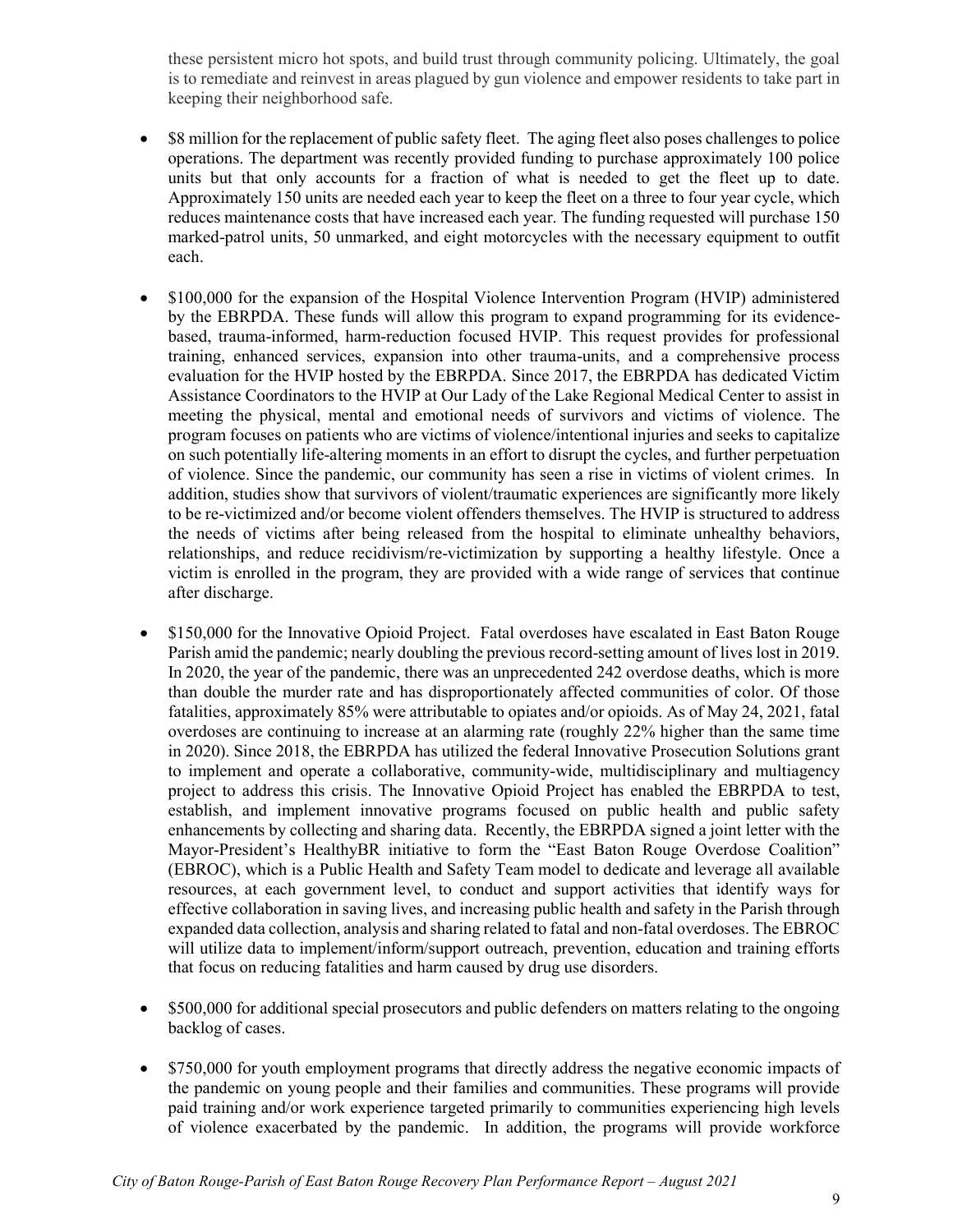readiness training, apprenticeship or pre-apprenticeship opportunities, skills development, placement services, and/or coaching and mentoring opportunities. These programs are being developed based on the needs of community. As the specific programs are identified, the plan will be amended accordingly.

### Expenditure Category 3: Services to Disproportionately Impacted Communities 3.10 Housing Support: Affordable Housing - \$6 million.

In recognition of the disproportionate impacts of the COVID-19 virus on health and economic outcomes in low-income areas, building stronger neighborhoods and communities by the development of affordable housing is essential in rebuilding the community.

The proposed "Housing for Hero" development is a multi-use low and moderate-income housing development for essential workers and professionals. The project is located in a Qualified Census Tract area. The housing project will have 36 units, and 51,000 square feet of mixed use live and work space, creating 25 new jobs in the area and providing 1-3 bedroom housing for essential workers and low and moderate professionals. The total costs of the project are estimated to be \$11 million; therefore, this funding would be used as the financial gap necessary for construction of the project. The City-Parish will enter into a sub-recipient agreement to ensure all federal guidelines and requirements are met.



### Expenditure Category 3: Services to Disproportionately Impacted Communities 3.01 Education Assistance: Early Learning, 3.10 Housing Support: Affordable Housing, and 3.13 Social Determinants of Health: Other - \$1.5 million.

Plank Road, once a thriving commercial corridor in North Baton Rouge, has experienced significant flight and blight over the years transforming the area with decaying infrastructure and abandonment. While it remains a frequently traveled north-south route for automobile transport and has the city's second highest public transit ridership, its neglected buildings and forgotten neighborhoods underscore the need for revitalization and equitable redevelopment. As a result of this disinvested area, a plan was initiated called "Imagine Plank Road: Plan for Equitable Development." The plan is designed to bring people and resources together to promote equitable investment, innovative development, and thriving communities.

The plan focuses on a 4.3-mile stretch of Plank Road and is widely seen as a catalyst for economic development in North Baton Rouge. The plan offers a roadmap to address land, economic and community development issues and to equitably respond to the needs of the adjacent neighborhoods and the broader Baton Rouge metropolitan area. This framework serves as a guide to public entities, businesses, residents, property owners, foundations, and nonprofit organizations to work together to build healthy, prosperous and resilient neighborhoods in North Baton Rouge. Included in this plan is a two-story mixed-use, mixedincome, urban infill development that includes 15,000 square feet of ground floor commercial space with the second floor including 15 units of affordable housing located on Plank Road between Calumet and Oswego streets. The development includes 15-16 modern one- two- or three-bedroom mixed incomehousing units, and an Early Head Start center run by the Young Women's Christian Association (YWCA) of Baton Rouge. The YWCA will add approximately 25 new jobs within the first 18 months of operation. The Early Head Start facility will provide free childcare for approximately 60 children from birth to age three, as well as wrap-around services that help low-income parents struggling with work or finishing school. Children will also benefit by receiving developmental screening tests that can help diagnose children facing learning disabilities or mental health issues. The YWCA also provides a case management series for pregnant mothers to assist with the coordination of appropriate prenatal health services to ensure a healthy childbirth.

# Expenditure Category 4: Premium Pay - \$4 million

City-Parish buildings were closed to the public for approximately six weeks during the COVID-19 public health emergency. During this time, it was necessary to maintain governmental services. Therefore, each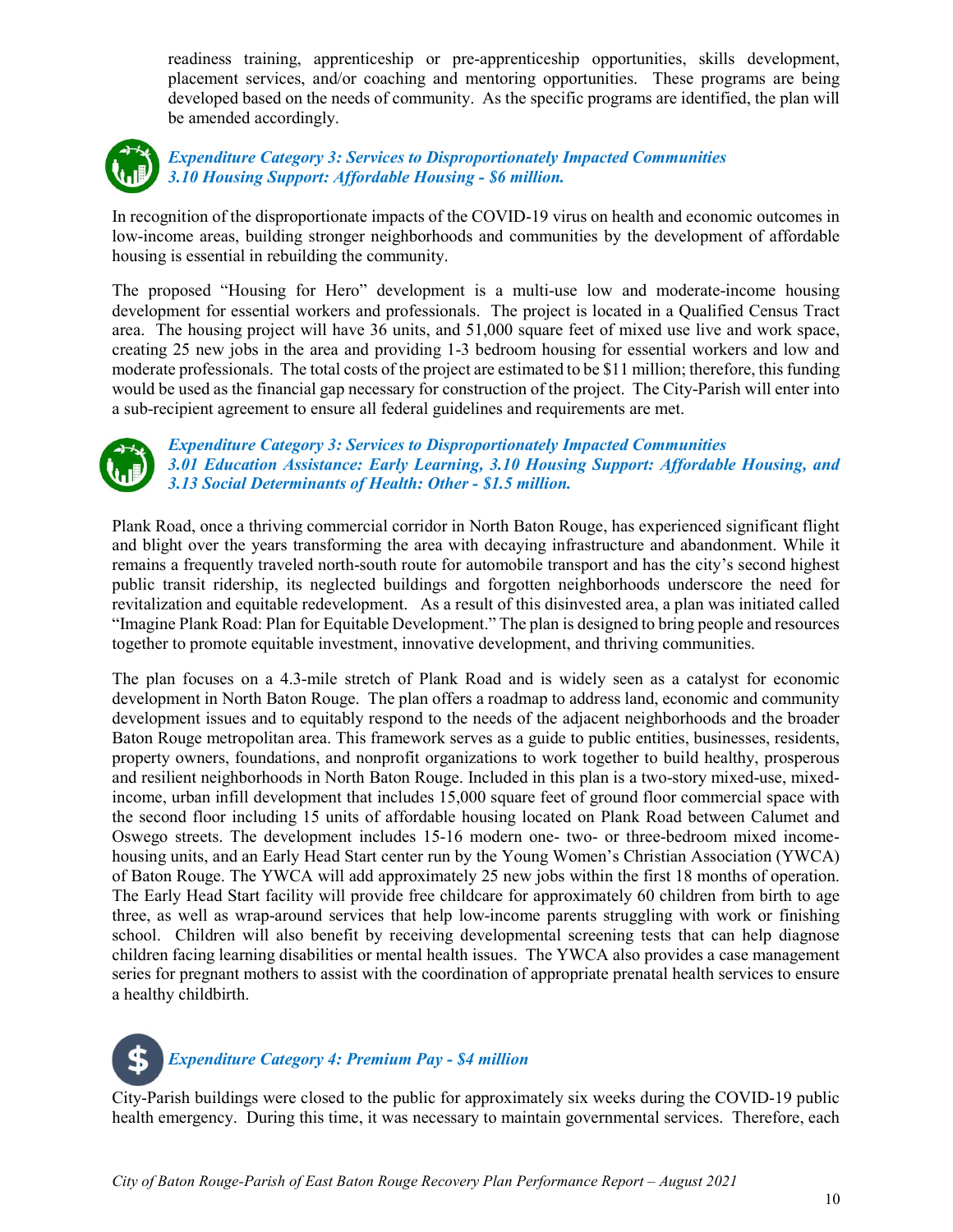departmental appointing authority had to designate employees as essential workers to continue performing services to the citizens as well as the administrative operations of the City-Parish. According to the ARPA guidance, workers performing essential work during the COVID–19 public health emergency may be provided premium pay. Providing premium pay to essential employees has been a priority of the Administration. The Parish Attorney's Office is currently seeking an Attorney General Opinion to ensure that premium pay is allowable under Louisiana law. If this compensation is allowable, each appointing authority would be responsible for certifying the essential workers within their department based on the two classifications of essential workers; in-person and teleworker. Premium pay would be a one-time payment with no retirement benefits. The two essential pay classifications will allow for the compensation of those employees who continued to perform their work activities and/or endured the heightened risk of performing essential work during the shutdown period.

### **Expenditure Category 5: Infrastructure - 5.6 Clean Water: Stormwater - \$56,094,500**

The City of Baton Rouge and Parish of East Baton Rouge have experienced widespread flooding that brought to light the current challenges regarding existing infrastructure for dispensing stormwater and how it is managed. The City-Parish plans to spend approximately one-third of the ARPA funding for these improvements. These events highlighted issues with conveyance systems, development and drainage ordinances and their impact on the overall stormwater management in the Parish. In order to address these issues, the Parish has adopted a phased approach to the development of the Stormwater Master Plan. The East Baton Rouge Stormwater Master Plan and 20-Year Stormwater Capital Improvement Plan seek to identify flood-related risks and vulnerabilities, and recommend prioritized capital improvements to mitigate or reverse those risks. Funding for improvements will include Stormwater Best Management Practices, which will include measures to manage, reduce, treat, or recapture stormwater or subsurface drainage water.

| Channel clearing and grubbing<br>$\bullet$           | \$10,600,000 |
|------------------------------------------------------|--------------|
| Storm drain cleanout                                 | 1,894,500    |
| <b>Storm Water Operations</b><br>$\bullet$           | 15,000,000   |
| <b>Storm Water Capital Improvements</b><br>$\bullet$ | 6,000,000    |
| Roadside drainage cave-ins<br>$\bullet$              | 6,500,000    |
| Jones Creek drainage improvements<br>$\bullet$       | 5,000,000    |
| Roadside ditch cleaning<br>$\bullet$                 | 3,000,000    |
| Lined canal panel repairs<br>$\bullet$               | 2,000,000    |
| Engineering/project management<br>$\bullet$          | 3,400,000    |
| Bridge replacement                                   | 1,800,000    |
| Magnolia Woods/Baird Dr. drainage                    | 900,000      |

### Metropolitan Council Approved \$21,094,500 million on 06/23/2021.



 Expenditure Category 6: Revenue Loss 6.1: Provision of Governmental Services- \$51,204,455

As a result of the pandemic, the City-Parish experienced a revenue loss in 2020 as compared to the prior year. Based on the formula provided by the US Treasury, the General Fund revenue loss as of 12/31/2020 is approximately \$51.2 million. These funds may be used for any general provision of government services, to the extent of the estimated reduction in revenue due to the COVID-19 public health emergency. The majority of these funds will be utilized to assist with public safety operating expenses for the years 2022, 2023, and 2024. The City-Parish contracted with a third party CPA firm to assist in the revenue loss calculation. In accordance with the Interim Report, these funds will not be used directly for pension deposits or debt service.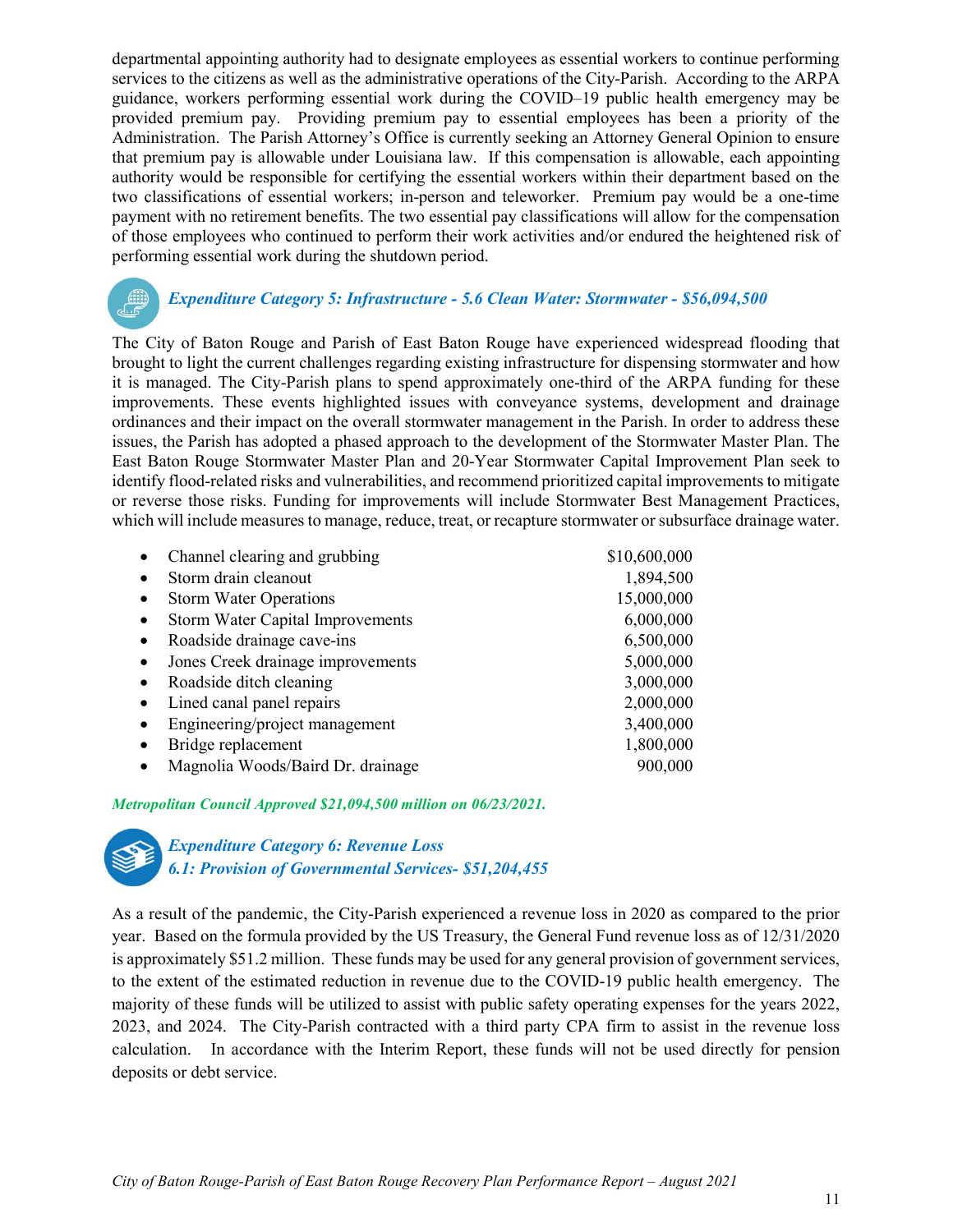The Information Services (IS) Department is responsible for the City-Parish's digital connectivity. The current connectivity is facing daily challenges to meet the ever-increasing demands of citizens and businesses for efficient and effective digital government. The coronavirus pandemic has only intensified these demands with socially distanced employees, and citizens needing digital-first services now more than ever. Some areas in the City-Parish government lack a robust digital infrastructure causing difficulties with the implementation of the new normal. However, with this ever-accelerating shift to digital and online services, cybersecurity is more important than ever before. The City-Parish continues to need cybersecurity protections that make all of our digital interactions safe. The Information Services Department has outlined the needs based on current assets and infrastructure.

- A multi-year service that will provide software and hardware to enhance detection, as well as access to a team of cyber experts that will work directly with Information Services - \$855,500.
- Replace/upgrade storage environment \$575,000. Current hardware stores all the data within City-Parish from Word/Excel files to databases such as the financial and payroll systems. The current equipment is nearing end of life and the new offerings have several protections in place to avoid files from becoming encrypted due to ransomware. This purchase will provide the upgrade and five years of support on the hardware.
- Replace Email Security Gateway (spam filter) \$570,000. Email is the number one attack vector for cyber threats so it is important to have appropriate protection for any inbound email received by the City-Parish. The City-Parish identified that the current solution is not performing adequately given today's email-based cyber threats. This upgrade will provide a more advanced email protection system against spam and malicious attacks. It will also include data loss prevention that looks at each email, scans for certain indicators and flags it if protected information, such as social security numbers or account numbers, is being sent without encryption. This will help prevent the accidental or deliberate distribution of protected data. This purchase will provide five years of services for this solution.
- Replace data backup software \$78,000. All data stored on the aforementioned storage environment is backed up in the event the data is lost due to user negligence, hardware issue or cyberattack. The current solution has not been performing well and upgrades to a more robust backup solution is necessary. Data backups are considered the last line of defense in cybersecurity protection as it allows us to restore data that may have been maliciously encrypted. This cost provides the software and five years of maintenance.
- Exchange Online \$381,470. In 2022, the Exchange (email) environment will no longer be supported by Microsoft. Currently the email environment is hosted in the City-Parish datacenters. Given the critical nature of email being available at all times and the complexity of a truly redundant email solution, many organizations are opting to use a cloud-based email service. It is recommended by the IS Department that the City-Parish transition to this model as well. The IS team would continue to manage the addition of email boxes, but will not need to worry about the constant upgrade of software and storage capacities. The cloud environment will provide exponentially more mailbox space than currently being supported with an on premise system. Having a cloud-based email system will allow the IS team to continue to communicate internally and with the public should the network ever be affected by a cyberattack. This funding will provide for three years of Exchange Online services.
- Windows Server License upgrades \$76,000. In 2022, Microsoft will no longer provide security patches for the Windows server version used on the City-Parish network. Upgrading to the latest software version is critical to any cybersecurity protection efforts. If the manufacture no longer makes security patches, then the cyber actors will exploit vulnerabilities in that software. This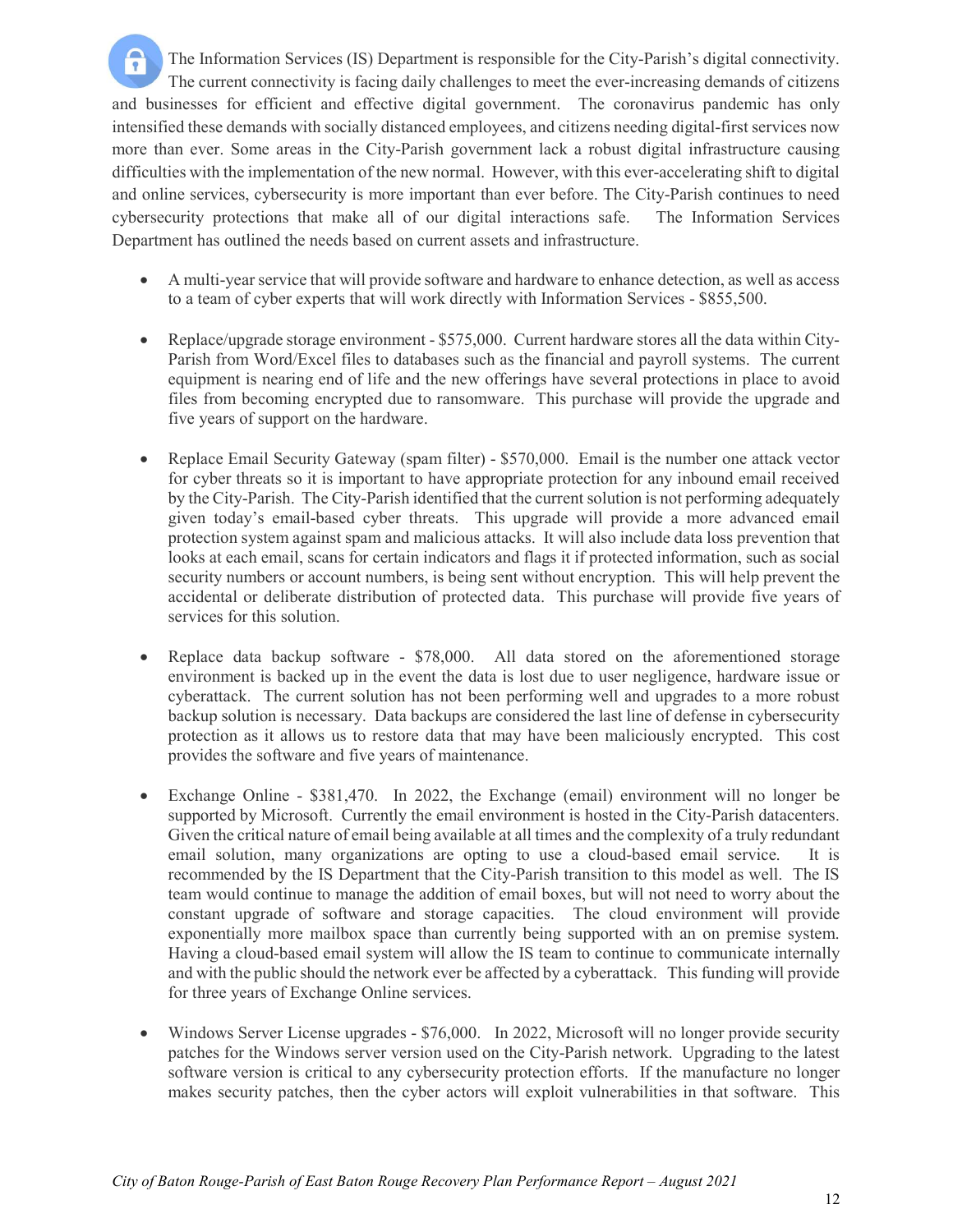upgrade will provide the existing Windows Server environment with three years of software maintenance on those licenses.

- Structured Query Language (SQL) Server License upgrades \$180,710. Similar to the item above, Microsoft will no longer support the version of SQL Server used by the City-Parish. SQL Server is software that allows the City-Parish to run databases for various software such as the financial and human resources systems, Firehouse, Geographic Information System, etc. Not having supported software will mean that the software will potentially have flaws that can be attacked by cyber actors. This purchase will provide funding to upgrade all SQL licenses used by the City-Parish and will allow for three years of software maintenance on those licenses.
- Multifactor Authentication \$50,000. Multifactor authentication is an industry best practice for remotely accessing the network. Besides simply providing a password, a secondary authentication will need to be provided to gain access to the network. Many financial institutions have moved to this method and will email or text a code to the user as part of the authentication process. At a minimum, this will be used for the City-Parish Virtual Private Network (VPN) server, which allows users to remotely access the network when they are away from the office. The City-Parish can also tie this into any critical systems necessary to be protected by the multifactor authentication. The cyber insurance provider believes not having this service in place will hinder the ability to renew the cyber insurance.
- Online tax collection system \$40,000. The current system used by the Revenue Collections Division for the recording and distribution of sales taxes, occupational license taxes, insurance premium taxes, hotel/motel taxes, and public utility taxes is 14 years old. A system upgrade will allow the City-Parish, as well as the taxpayers, to maintain continuity of services through the online portal. Continuation of tax collection throughout the pandemic was extremely important since taxes are the largest source of revenue for the City-Parish general operations and many dedicated taxing authorities.

### Metropolitan Council Approved \$855,500 on 06/23/2021.



 Expenditure Category 7: Administrative 7.1: Administrative Expenses - \$5,013,296

Hire a third party CPA firm to assist with revenue loss calculation as well a program administrator to assist with the administering and reporting requirements of the ARPA funding.

Metropolitan Council Approved \$50,000 contract 06/23/2021.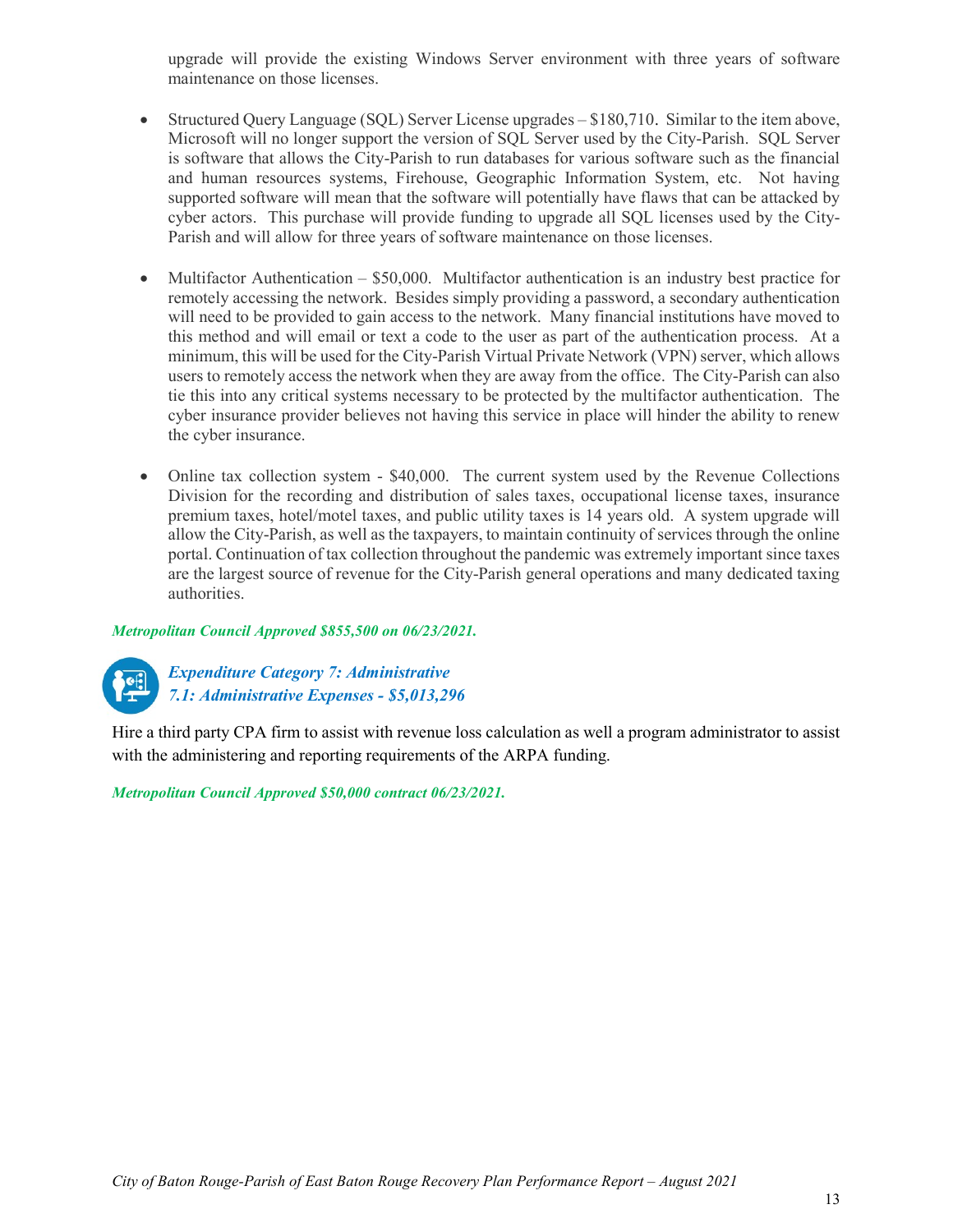### Performance Report – Performance Indicators and Programmatic Data

The City-Parish is in the process of establishing output and outcome goals for each project. Below are preliminary performance indicators with targeted outcomes that may evolve throughout the programmatic period. The overall goal is to utilize these funds in a manner that will enable the City-Parish to support public health response and lay the foundation for a strong and equitable economic recovery. In addition, we are assessing in-house resources as well as possible outsourcing of the technology infrastructure and data analytics necessary for the performance reporting requirements.

|    |                                                                                    | 2020   | 2021          | 2022   |
|----|------------------------------------------------------------------------------------|--------|---------------|--------|
|    | <b>Goals/Objectives/Performance Indicators:</b>                                    | Actual | <b>Target</b> | Target |
|    | <b>Expenditure Category 1: Public Health</b>                                       |        |               |        |
| 1. | To improve and maintain safe and efficient City-Parish buildings and               |        |               |        |
|    | grounds.                                                                           |        |               |        |
|    | Install security at City Hall<br>a)                                                |        | 40%           | 60%    |
|    | Maintenance and replacement of aging HVAC<br>b)                                    |        |               |        |
|    | Preventive maintenance scheduled<br>$\blacksquare$                                 |        | 100%          | 100%   |
|    | Preventive maintenance completed<br>$\equiv$                                       |        | 100%          | 100%   |
|    | Improvement of air flow<br>$\blacksquare$                                          |        | 80%           | 100%   |
| 2. | To provide additional resources to first responders in the Fire                    |        |               |        |
|    | Department.                                                                        |        |               |        |
|    | Replace aging fleet<br>a)                                                          |        | 50%           | 100%   |
|    | Install new computers<br>b)                                                        |        | 80%           | 100%   |
|    | Hire additional fire fighters (Actual as of June 2021)<br>c)                       | 193    | 193           | 225    |
|    | Expenditure Category 2 & 6: Negative Economic Impacts & Cybersecurity              |        |               |        |
| 1. | To improve and maintain economic recovery. (Source: BR Chamber)                    |        |               |        |
|    | Increase number of festivals<br>a)                                                 |        | 100%          | 100%   |
|    | Increase participation in sporting<br>b)                                           |        | 100%          | 100%   |
|    | Increase hotel occupancy<br>c)                                                     | 44%    | 68.5%         | 70%    |
| 2. | Enhance transparency and data sharing using the open data initiative               |        |               |        |
|    | Datasets available through Open Data BR and EBRGIS Open<br>a)                      |        |               |        |
|    | Data                                                                               | 190    | 225           | 230    |
|    | In support of Open Data policy, inventory potential datasets for<br>b)             |        |               |        |
|    | all City-Parish departments and agencies                                           | 85%    | 95%           | 100%   |
|    | Redeploy Open Budget BR portal showing the City-Parish<br>d)                       |        |               |        |
|    | operating budget                                                                   | 95%    | 50%           |        |
| 3. | Upgrade and enhance capacity of City-Parish technology                             |        |               |        |
|    | infrastructure                                                                     |        |               |        |
|    | Replace backup storage infrastructure<br>a)                                        |        | 100%          |        |
|    | Upgrade Oracle database infrastructure<br>b)                                       | 25%    | 100%          |        |
|    | Replace in-building wireless infrastructure<br>$\mathbf{c}$                        | 100%   |               |        |
| 4. | Continue support of City-Parish information technology infrastructure              |        |               |        |
|    | # of users supported<br>a)                                                         |        |               |        |
|    | # of applications supported<br>b)                                                  | 4,050  | 4,050         | 4,050  |
|    | # of networks locations supported<br>$\mathbf{c}$                                  | 190    | 200           | 200    |
| 5. | Secure City-Parish assets through cybersecurity best practices                     | 102    | 102           | 102    |
|    | Implement robust cybersecurity training and testing process<br>a)                  |        |               |        |
|    | Implement cybersecurity related policies and procedures that<br>b)                 | 25%    | 95%           | 100%   |
|    | adhere to NIST standards                                                           |        |               |        |
|    | Procure vCISO services to help lead City-Parish cybersecurity<br>c)                | 10%    | 90%           | 100%   |
|    | efforts                                                                            |        |               |        |
|    |                                                                                    |        | 100%          |        |
|    |                                                                                    |        |               |        |
|    | <b>Expenditure Category 3: Services of Disproportionately Impacted Communities</b> |        |               |        |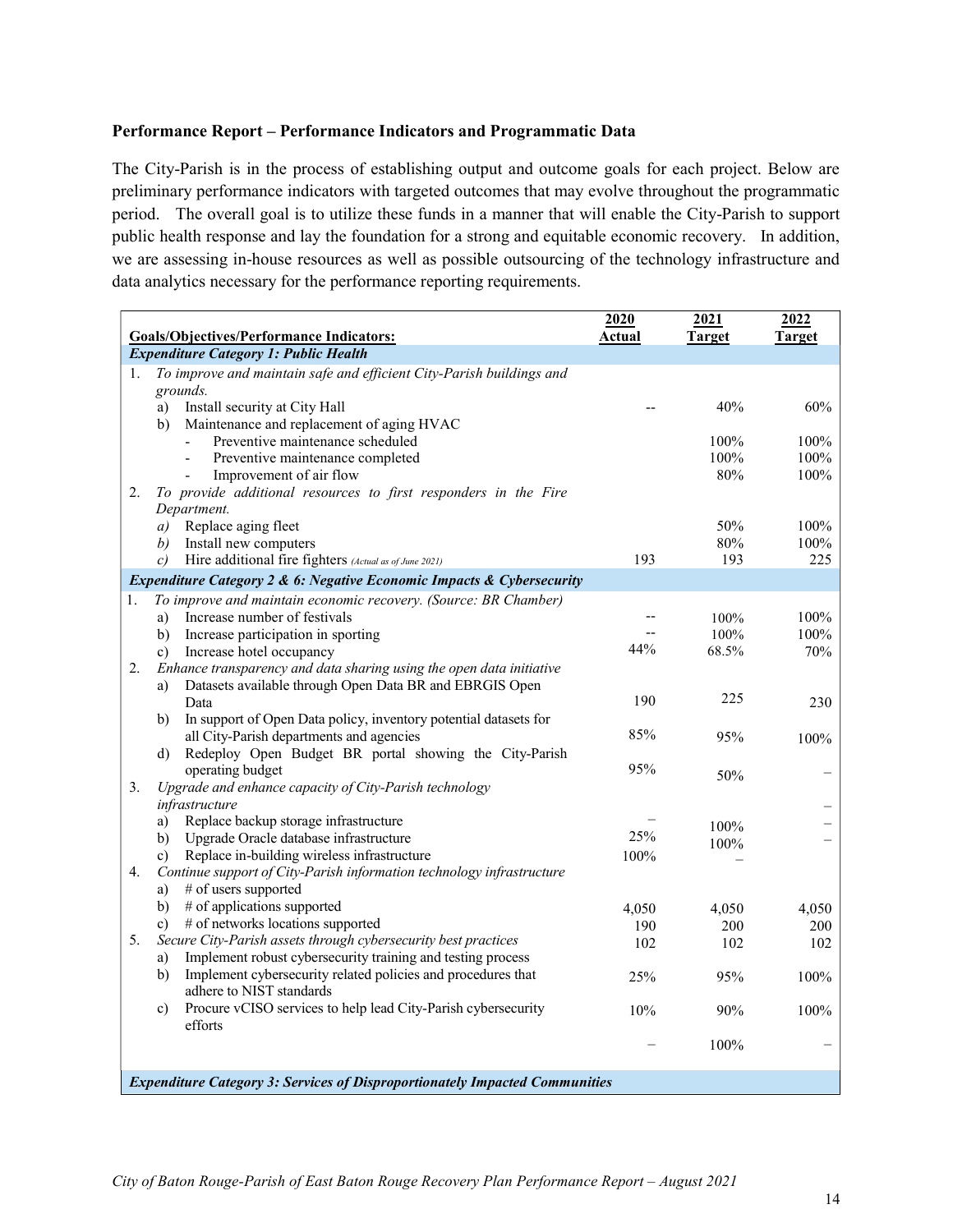| 1. | Reduce crime by maintaining Uniform Crime Reporting (UCR)<br>clearance rates at levels greater than or equal to the established<br>"Performance Objective".                                                                                        |                   |                   |                   |
|----|----------------------------------------------------------------------------------------------------------------------------------------------------------------------------------------------------------------------------------------------------|-------------------|-------------------|-------------------|
|    | Increase rates by collecting more high quality evidence<br>a)                                                                                                                                                                                      |                   |                   |                   |
|    | $\blacktriangleright$ # of Interview and Interrogation courses attended                                                                                                                                                                            | <b>COVID</b>      |                   | 20                |
|    | $\blacktriangleright$ # of Crime Scene personnel attending training courses on<br>advanced techniques                                                                                                                                              |                   | 20                |                   |
|    | Uniform Crime Reporting Clearance Rates (The target clearance<br>$\mathbf{b}$<br>rate each year is to exceed the latest published Group II average)<br><b>Violent Crimes:</b>                                                                      | <b>COVID</b>      | 10                | 10                |
|    | $\blacktriangleright$ Homicide                                                                                                                                                                                                                     | 56.25%            | 58.80%            | 60.90%            |
|    | Negligent Manslaughter                                                                                                                                                                                                                             | 100.00%           | 100.00%           | 100.00%           |
|    | $\blacktriangleright$ Rape                                                                                                                                                                                                                         | 27.27%            | 31.90%            | 30.60%            |
|    | $\blacktriangleright$ Robbery                                                                                                                                                                                                                      | 29.76%            | 28.50%            | 29.90%            |
|    |                                                                                                                                                                                                                                                    | 22.95%            | 49.80%            | 50.20%            |
|    | Aggravated Assault                                                                                                                                                                                                                                 |                   |                   |                   |
|    | Property Crimes:                                                                                                                                                                                                                                   | 13.59%            | 12.00%            | 12.80%            |
|    | Burglary                                                                                                                                                                                                                                           | 10.49%            | 17.20%            | 16.40%            |
|    | $\blacktriangleright$ Larceny                                                                                                                                                                                                                      |                   |                   | 12.10%            |
|    | $\blacktriangleright$ Auto Theft                                                                                                                                                                                                                   | 8.45%             | 12.30%            | 19.35%            |
|    | <b>Total All Crimes</b>                                                                                                                                                                                                                            | 13.48%            | 19.25%            |                   |
| 2. | Reduce Part I Uniform Crime Reporting (UCR) Offenses to levels<br>lower than or equal to the established "Performance Objective".<br>The Crime Statistics and Research Division (CSRD) will increase<br>a)<br>the volume of analysis performed by: |                   |                   |                   |
|    | Continue inter-agency information exchanges with the East<br>Baton Rouge Parish Sheriff's Office concerning crime statistics                                                                                                                       | ✓                 | ✓                 |                   |
|    | to improve pattern and trend analyses in the Baton Rouge area.                                                                                                                                                                                     | As needed         | As needed         | As needed         |
|    | Routinely provide detective division with analyses of                                                                                                                                                                                              |                   |                   |                   |
|    | major crimes.                                                                                                                                                                                                                                      | Upon<br>Discovery | Upon<br>Discovery | Upon<br>Discovery |
|    | Community Policing Division will educate the community in<br>b)<br>methods to reduce the risk of being a victim of crime.                                                                                                                          |                   |                   |                   |
|    | • Continually increase the number of public seminars.                                                                                                                                                                                              | ✓                 |                   |                   |
|    | Provide public awareness displays at local events.                                                                                                                                                                                                 |                   |                   |                   |
|    | Uniform Crime Reporting Offenses<br>c)                                                                                                                                                                                                             |                   |                   |                   |
|    | Violent Crimes:                                                                                                                                                                                                                                    |                   |                   |                   |
|    | $\blacktriangleright$ Homicide                                                                                                                                                                                                                     | 101               | 92                | 92                |
|    | Negligent Manslaughter                                                                                                                                                                                                                             | $\overline{4}$    | $\boldsymbol{0}$  | $\mathbf{0}$      |
|    | $\blacktriangleright$ Rape                                                                                                                                                                                                                         | 55                | 73                | 55                |
|    | $\blacktriangleright$ Robbery                                                                                                                                                                                                                      | 457               | 757               | 550               |
|    | Aggravated Assault                                                                                                                                                                                                                                 | 1,473             | 1,312             | 1,400             |
|    | <b>Total Violent Crimes</b>                                                                                                                                                                                                                        | 2,090             | 2,234             | 2,097             |
|    | Property Crimes:                                                                                                                                                                                                                                   |                   |                   |                   |
|    | $\blacktriangleright$ Burglary                                                                                                                                                                                                                     | 1,898             | 3,111             | 2,260             |
|    | $\blacktriangleright$ Larceny                                                                                                                                                                                                                      | 7,854             | 8,896             | 8,700             |
|    | Auto Theft                                                                                                                                                                                                                                         | 828               | 1,198             | 900               |
|    | <b>Total Property Crimes</b>                                                                                                                                                                                                                       | 10,580            | 13,205            | 11,860            |
|    | <b>Total All Crimes</b>                                                                                                                                                                                                                            | 12,670            | 15,439            | 13,957            |
| 3. | Continue the low response time to emergency calls for service as<br>compared to the benchmark cities with an average response time of                                                                                                              |                   |                   |                   |
|    | 12-15 minutes.                                                                                                                                                                                                                                     | 5:98              | 7:00              | 7:00              |
|    | Total response time<br>a)                                                                                                                                                                                                                          | 350               | 425               | 425               |
|    | # of marked vehicles equipped with in-car camera video system<br>b)                                                                                                                                                                                | 381               | 444               | 444               |
|    | # of marked vehicles equipped with mobile data laptop computers<br>$\mathbf{c}$                                                                                                                                                                    |                   |                   |                   |